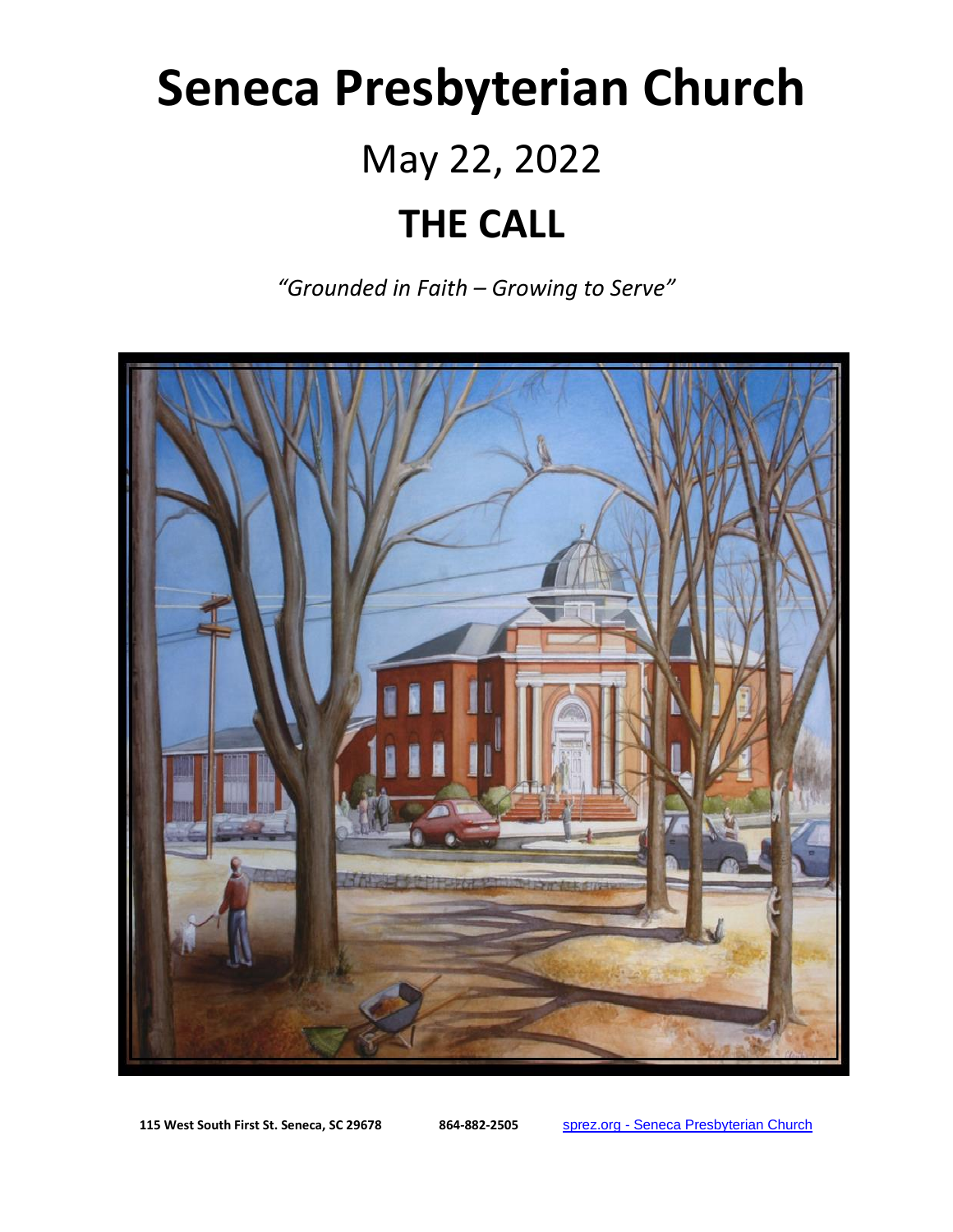#### **WEEKLY CELEBRATION OF THE RESURRECTION**

6<sup>th</sup> Sunday of Easter **10:00 a.m. Worship** May 22, 2022

Liturgist: Louis Holleman

#### **GATHERING**

### **WELCOME AND ANOUNCEMENTS**

#### **CELEBRATION OF OUR MISSION WITH RIPPLE OF ONE**

#### **PRELUDE**

#### **SILENT PRAYER OF PREPARATION**

*Holy God, your Son Jesus prayed for his disciples and sent them into the world to preach good news. Teach us what this mean as we come together to worship you as people of your Word. Give us your Holy Spirit that we might find unity amidst our diversity and know your righteousness from its counterfeit. In the name of your Son, Our Lord, Jesus the Christ, we pray. Amen.*

# **POURING OF THE WATER** \*Choral Response: Baptized in Water **Hymn #482**, vs 1 **\*CALL TO WORSHIP (**Congregation reads **bold** print**)** (Psalm 5:7-8) Through the abundance of your steadfast love,I will enter your house; O God **I will bow down toward your holy templein awe of you.** Lead me, O LORD, in your righteousnessbecause of my enemies; **Make your way straight before me.** Let us worship God!

#### **\*GATHERING PRAYER**

| *HYMN<br><b>PRAYERS OF CONFESSION</b><br>Call to Confession<br>Prayer of Confession | Rock of Ages, Cleft for Me<br>Grace giving God, you ask us to love and to keep your Word. Simple instructions. Yet, even with the<br>Holy Spirit to help us, we still fail at loving and being faithful. Every time we fail, speak to us afresh of<br>your truths. Keep telling us again of your righteousness, so that we will hear your words and believe.<br>Listen to us, we pray, O God, as we continue to pray in silence (Silent prayers of confession) | Hymn #438  |
|-------------------------------------------------------------------------------------|----------------------------------------------------------------------------------------------------------------------------------------------------------------------------------------------------------------------------------------------------------------------------------------------------------------------------------------------------------------------------------------------------------------------------------------------------------------|------------|
| <b>Choral Response</b>                                                              | Lamb of God<br>Lamb of God, you take away the sin of the world; have mercy on us.<br>Lamb of God, you take away the sin of the world; have mercy on us.<br>Lamb of God, you take away the sin of the world; grant us peace; grant us peace.                                                                                                                                                                                                                    | Hymn #604  |
| <b>Assurance of Forgiveness</b><br>Amen.                                            | Christ says, "Peace I leave with you; my peace I give to you." There is peace in God's forgiveness. Know<br>that you are forgiven, know that you are loved, and be at peace.                                                                                                                                                                                                                                                                                   | John 14:27 |
| *Congregational Response:                                                           | Glory Be to the Father                                                                                                                                                                                                                                                                                                                                                                                                                                         | Hymn #581  |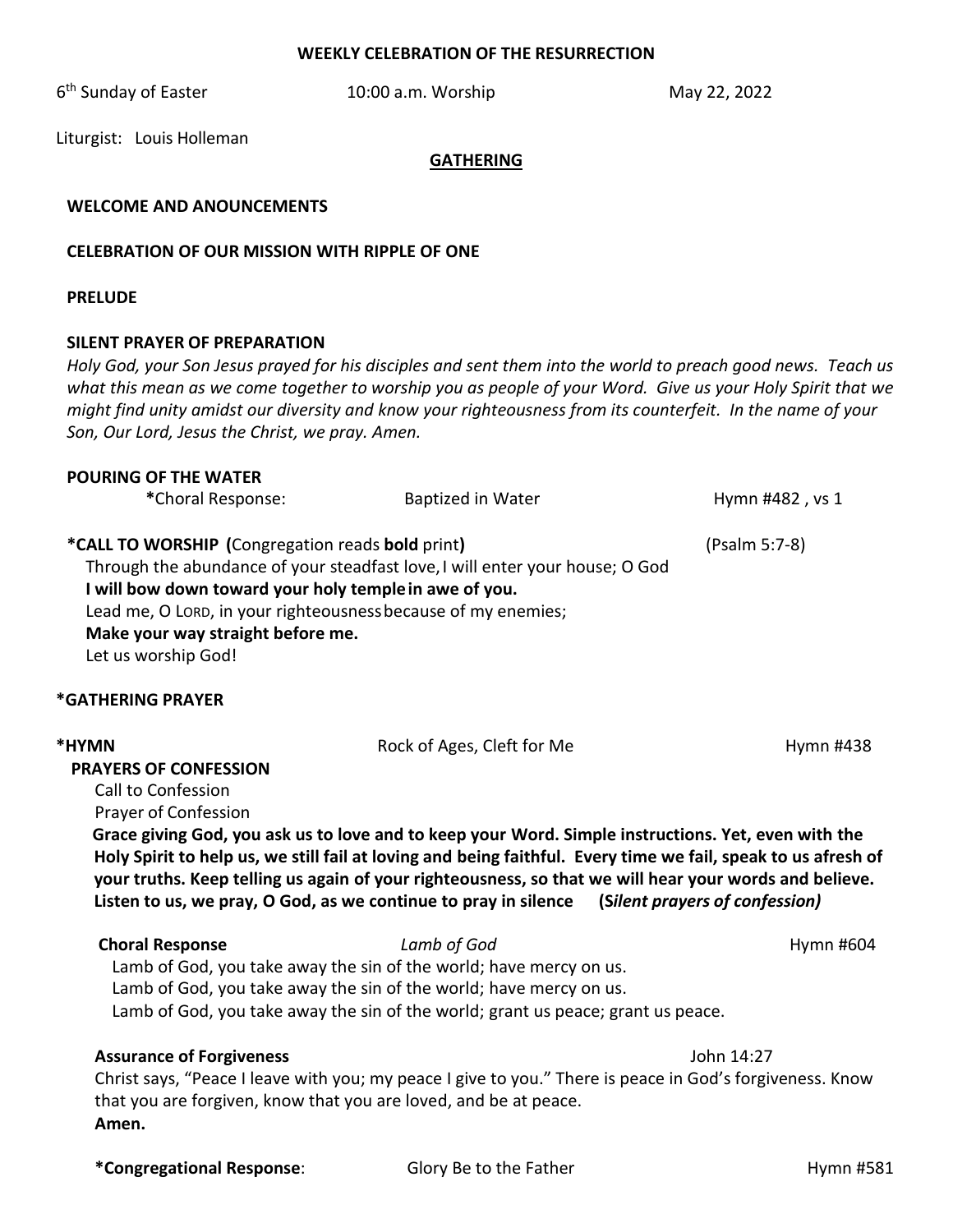#### **THE WORD**

#### **PRAYER FOR ILLUMINATION**

**FIRST LESSON** I Peter 3:8-12

**ANTHEM** Another in the Fire

**A TIME FOR OUR YOUNG DISCIPLES**

**SECOND LESSON** I Peter 3: 13-18

**SERMON CONSUMING THE IMPOSSIBLE DREAMS** The Impossible Dream?" **The Impossible Dream?"** Dr. Hartman

**\* AFFIRMATION OF FAITH** (from the Iona Community)

**We believe in God above us, maker and sustainer of all life. We believe in God beside us, Jesus Christ, the Word made flesh, born of a woman, servant of the poor, tortured and nailed to a tree. A man of sorrows, he died forsaken. He descended into the earth to the place of death. On the third day he rose from the tomb. He ascended into heaven to be everywhere present, and his kingdom will come on earth. We believe in God within us, the Holy Spirit of Pentecostal fire, life-giving breath of the church, Spirit of healing and forgiveness, source of resurrection and eternal life. Amen**

# **OFFERING OF OUR GIFTS AND OURSELVES**

| <b>Musical Offering</b> | <b>Great Things</b>                                                                              |
|-------------------------|--------------------------------------------------------------------------------------------------|
| *Doxology #606          | Praise God, from whom all blessings flow                                                         |
|                         | Praise God, from whom all blessings flow; praise him, all creatures here below; praise him above |
|                         | ye heavenly host; Praise Father, Son, and Holy Ghost. Amen                                       |
| *Prayer of Dedication   |                                                                                                  |

# **CONCERNS OF THE CHURCH**

# **PASTORAL PRAYER AND THE LORD'S PRAYER**

# **SENDING**

\***CLOSING SONG** Thy Word is a Lamp unto My Feet **The Hymn #458** 

**CHARGE AND BENEDICTION** 

**RETURNING INTO THE WORLD TO SERVE**

**POSTLUDE**

\*Let those who are able stand